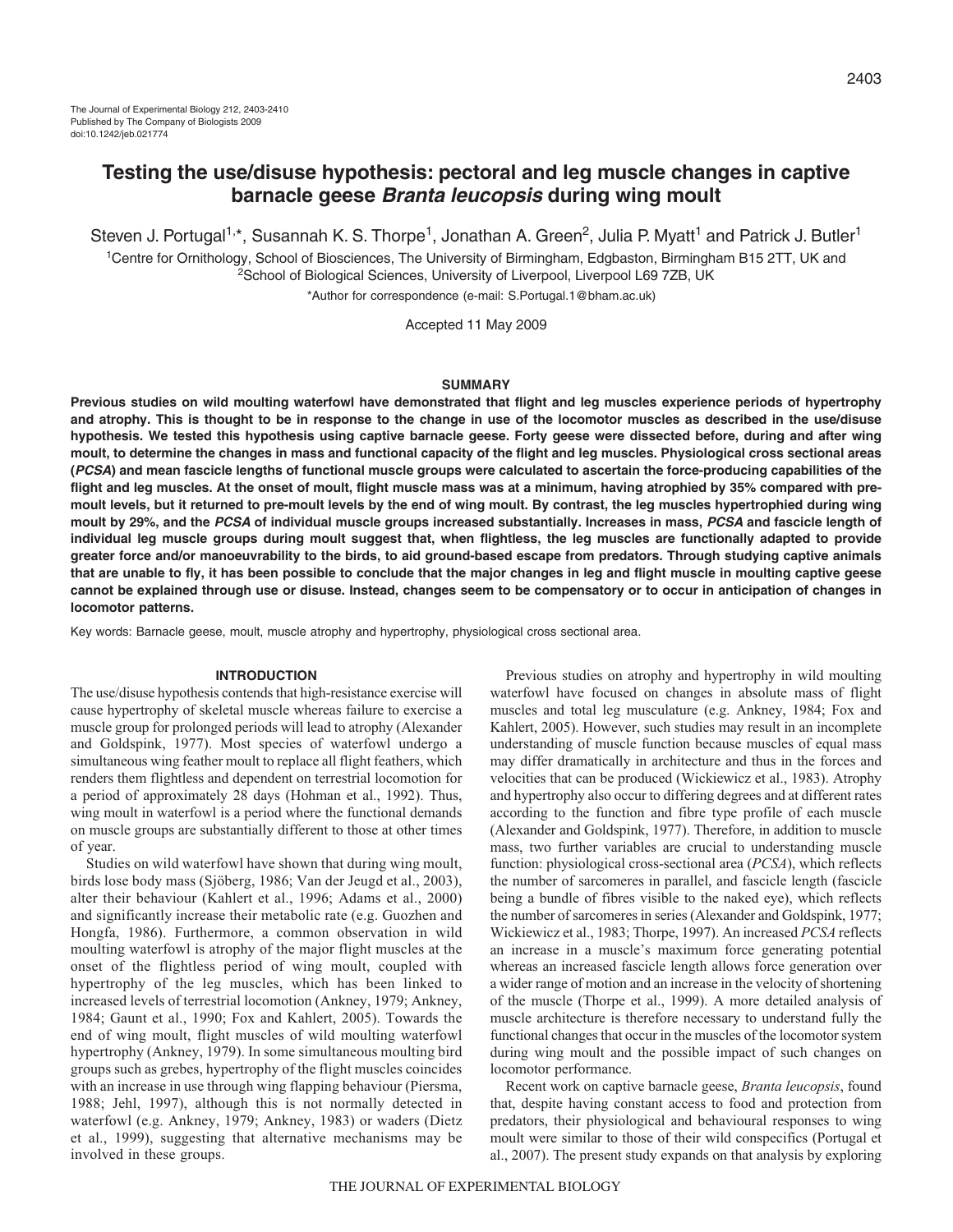# 2404 S. J. Portugal and others

whether waterfowl that have been held captive and unable to fly (flight feathers were regularly clipped) for their entire lives would show cycles of hypertrophy and atrophy that were consistent with their wild counterparts, even though such changes cannot be explained by the result of the use/disuse hypothesis. Although the captive geese used in the present study were dependent on terrestrial locomotion throughout their annual cycle, we predict that the leg and breast muscles will show compensatory adjustments in anticipation of the different forms of locomotion that are undertaken by their wild conspecifics. In particular, we hypothesise that both the *PCSA* and fascicle length of the leg muscles will increase during moult to enhance the ability of flightless, moulting geese to employ rapid running or swimming to escape from potential predators.

## **MATERIALS AND METHODS Birds**

A captive population of 40 barnacle geese *B. leucopsis* Bechstein 1803 obtained as 3-week-old goslings was maintained under natural light in large outdoor aviaries at the University of Birmingham, UK. The goslings were obtained from Bentley Waterfowl Park (Sussex, UK), which has held a self-sustaining captive population of this species since 1982. At the time of sampling, all birds were at least two years old. The geese were fed with a 50–50 diet (Lilico, Surrey, UK) of mixed poultry corn (4% fat, 12% protein and 71% carbohydrate) and poultry growers pellets (3% fat, 16% protein and 61% carbohydrate), and water was available *ad lib*. The aviary  $(30 \text{ m} \times 25 \text{ m})$  consisted of three pools, areas of shrubs and trees and open grass.

Four birds were sampled each fortnight from the 10th July (one week prior to the commencement of wing moult) to the 3rd November (when wing moult had been completed for two months) 2006, with extra sampling periods at the end of July and beginning of August during peak wing moult. Each bird was anaesthetised with 5% isofluorane gas mixed with a 4:1 ratio of air and oxygen, and then injected with a lethal dose of pentobarbitone  $(140 \text{ mg kg}^{-1})$ into the intertarsal vein, to avoid damaging the muscles required for analysis. Final body mass was measured  $(\pm 5g)$  before the carcasses were double-bagged and frozen at –20°C until the dissections were performed.

#### **Moult score**

The stage of moult was assigned using a 5-point classification score system (e.g. Bridge, 2004; Portugal et al., 2007). Moult score was defined as: (1) pre-wing moult, (2) primaries and secondaries remain, new primary pin visible, (3) all primaries and secondaries missing, (4) new primaries visible well beyond primary coverts and secondaries visible beyond secondary coverts (small flight feathers covering the primaries and secondaries) and (5) post wing-moult. The primary feathers are attached to the manus and are primarily responsible for thrust during flight whereas the secondary feathers are corrected to the ulna and are used for lift. The captive geese reached moult scores 2–4 (wing moult) in July and August. All birds sampled in November, were moult score 5 (post wing-moult).

### **Dissection protocol**

Frozen carcasses were thawed for 24h in a refrigerator and reweighed (<1% change in mass) prior to dissection. In total, the two major flight muscles and 29 leg muscles were removed from the birds; muscles were identified based on Howell (Howell, 1938) and Vanden-Berge and Zweers (Vanden-Berge and Zweers, 1993). During dissection, the skin of each bird was opened along the keel to expose the breast muscles, and pectoralis major and supracoracoideus were excised from the right side of the bird. Skin was removed from the entire right leg and right side of the abdomen and the individual muscles identified. Muscles were dissected free from fascia, taken out individually and the external tendons removed before being weighed on electronic scales (Sartorius, Göttingen, Germany) to the nearest 0.001g.

Muscle belly length was obtained by measuring the distance from the most proximal fascicles to the most distal fascicles (e.g. Thorpe et al., 1999). For parallel fibred muscles, fascicles were revealed by making an incision from the origin to the insertion of the muscle belly. Pennate fibred muscles were first cut transversely, then one half cut longitudinally in such a way that muscle fascicles lay in the plane of the cut, and muscle fascicle lengths were sampled from the distal and proximal parts (Thorpe et al., 1999). At least three measurements of fascicle length were taken except for muscles where fascicle length was equal to belly length (e.g. iliotibialis cranialis), which were only measured once.

## **Muscle analysis**

Major leg and flight muscles were grouped into functional categories (Alexander et al., 1981; Vanden-Berge and Zweers, 1993), the composition of which are detailed in Table1. Muscle mass and *PCSA* values for all muscle groups were doubled (e.g. Jehl, 1997) to account for the side that was not dissected (assuming the muscles were symmetrical).

The physiological cross-sectional area of the muscle can be obtained from:

$$
PCSA = m / (pl), \tag{1}
$$

where *m*=muscle mass, *p*=density [1.06 kg m<sup>-3</sup> (Mendez and Keys, 1960)] and *l* is fascicle length. The proportion of muscle force transmitted to the tendon depends on the angle of pennation of the muscle fibres (such that  $\overrightarrow{PCSA}$ = $mlp$ l×cos $\theta$ , where  $\theta$  is the angle of pennation of the fibres with respect to the line of pull of the muscle).

Table1. Muscle composition of the major flight and leg muscle groups

| Muscle group                     | Muscles within group                                                                                                                                       |
|----------------------------------|------------------------------------------------------------------------------------------------------------------------------------------------------------|
| Flight                           | Pectoralis, supracoracoideus                                                                                                                               |
| Ankle dorsiflexors               | Tibialis anterior                                                                                                                                          |
| Ankle plantarflexors             | Gastrocnemius medialis and lateralis                                                                                                                       |
| Deep ankle flexors and extensors | Deep flexors 1–8 and deep extensors 1–3                                                                                                                    |
| Hip abductors                    | Iliotibialis lateralis, iliotrochantericus cranialis, iliotrochantericus caudalis                                                                          |
| Knee extensors                   | Femorotibialis, femerotibialis lateralis                                                                                                                   |
| Hip extensors and adductors      | lliotibialis cranialis, pubo-ischio-femoralis, caudofemoralis, ambiens, iliofibularis, flexor crusis lateralis, flexor<br>crusis medialis, ischiofemoralis |

Muscle names and functions are based on Howell (Howell, 1938) and Vanden-Berge and Zweers (Vanden-Berge and Zweers, 1993). Note muscles are grouped according to their primary function.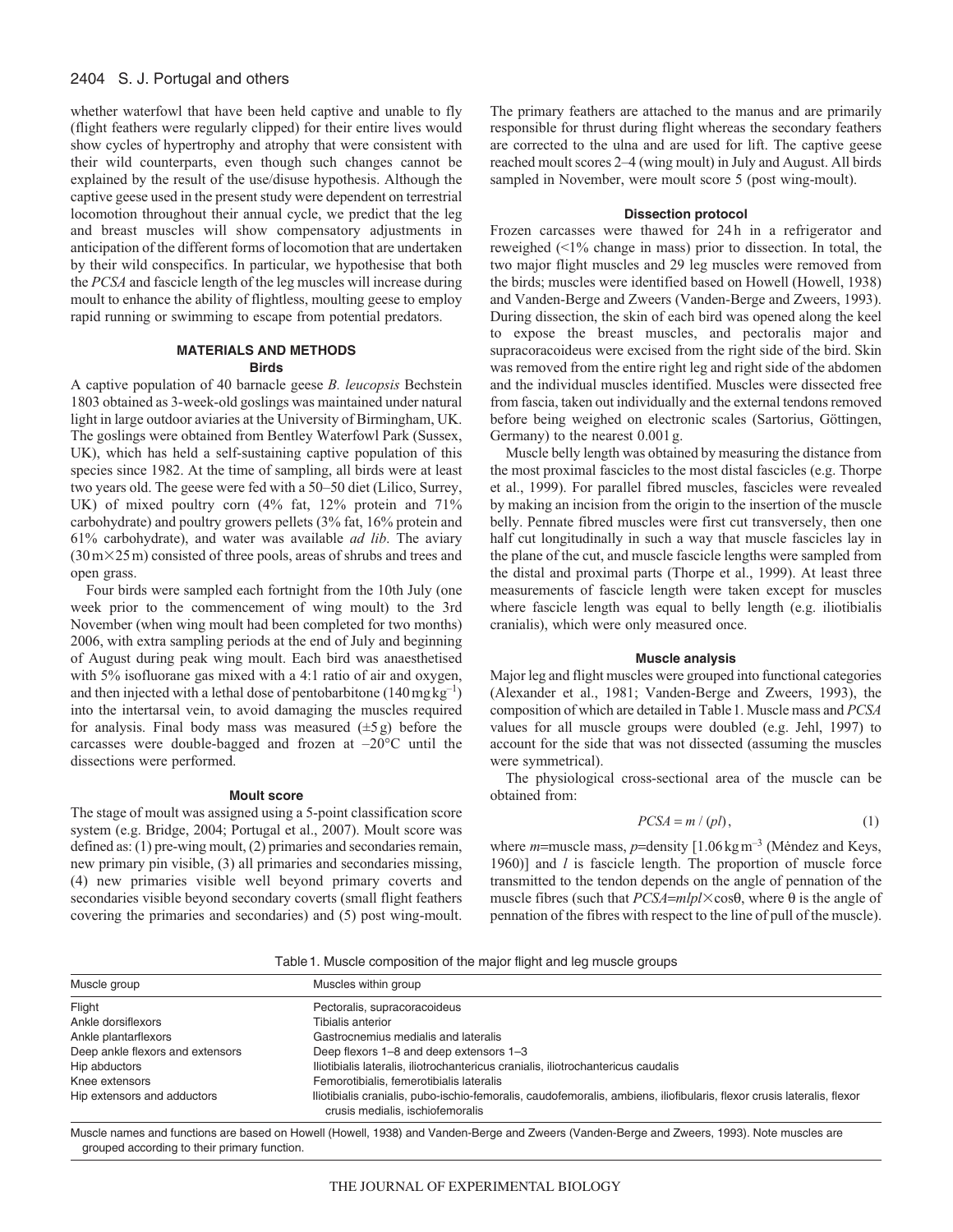Pennation angle was not included in our estimates of *PCSA*. Smith et al. measured pennation angles in the hindlimb muscles of the ostrich, *Struthio camelus,* and found all angles to be close to 30deg. (Smith et al., 2006). The cosine of 30deg. is 0.866 and would thus reduce the estimations of *PCSA* by approximately 13%.

Masses and *PCSA*s were calculated as group totals, which are the sum of constituent muscles in each functional group (Alexander et al., 1981; Thorpe et al., 1999). As some muscles form a greater percentage of the total mass of a group than others, fascicle length of muscle groups was calculated as a weighted harmonic mean (Alexander et al., 1981; Thorpe et al., 1999; Payne et al., 2006). This was achieved by weighting the fascicle length of each individual muscle by the mass of the muscle. Hence:

$$
L = \sum m_j / \sum (m_j / l_j), \qquad (2)
$$

where *L* is the fascicle length for a group of muscles of which the *j*th member has a mass  $m_i$  and fascicles of length  $l_i$  (Alexander et al., 1981).

#### **Behaviour**

Behavioural data were taken from Portugal et al. (Portugal et al., 2007). The behavioural data were recorded from the same flock of birds one year prior to the current study. This means that it was not possible to link directly each individual bird's activity profile to the changes in muscle architecture. However, it allowed us to obtain an indication of whether captive barnacle geese increase locomotor behaviour, particularly wing flapping, towards the end of moult in 'anticipation' of the resumption of flight. The activity budgets of the captive barnacle geese were recorded at three points during the year (June, August and November). Behaviour was recorded onto paper at three different times of the day: morning (07:00–12:00h GMT), afternoon (12:00–17:00h GMT) and evening (17:00–22:00h GMT). Observations were made from a shed a short distance (approximately 6m) away from the birds and were restricted to periods of good weather. An individual goose was selected and observed for a total period of 5min, and activities were recorded at 15 s intervals. If there was any disturbance during the 5 min observation, the data were not used. The number of individuals sampled each day ranged from 7 to 14. In total 105 observation sessions were conducted.

Twenty separate behaviours were recorded during the study and pooled into six categories (Austin and Frederickson, 1987; Adams et al., 2000): foraging (feeding and pausing), resting (which includes loafing and sleeping), maintenance (preening, scratching, stretching and splash bathing), locomotion (tail wagging, walking, swimming, wing-flapping and scooting), social (agonistic and courtship) and alert (head raising and inactivity to scan the immediate area).

#### **Statistics**

All data were analysed using general linear model (GLM) with Tukey *post-hoc* testing. Preliminary analysis revealed that mass changed significantly during the study period [analysis of variance (ANOVA), *F*(4, 35)=9.5, *P*<0.001] (Fig. 1). Body mass at moult score 3 was significantly lower than those at moult stages 1, 4 and 5. The difference in mean body mass between moult scores 1 and 3 was approximately 700 g, a decrease of over 30%. This change in body mass had a substantial effect on muscle mass, both in terms of total locomotory muscle mass (flight and leg muscles combined) and flight and leg muscles considered separately (Fig. 2). Similar effects were noted on *PCSA* and fascicle length. As a result, body mass was a covariate in all subsequent analyses



Fig. 1. Mean (±s.e.m.) body mass in captive barnacle geese during their annual wing moult. Sample sizes are shown at the base of each bar. Body mass changed significantly between moult score categories. See text for classification into moult scores. Post-hoc testing revealed significant differences between moult score categories. Moult score categories not sharing the same letter above the bar were significantly different. The dark horizontal bar represents moult scores during the wing moult period (Jul–Aug).

of muscle masses, *PCSA* and fascicle length (see Packard and Boardman, 1988). Data reported in figures are corrected for the significant effects of body mass and, where appropriate, a significant interaction between body mass and moult score. The two locomotor muscle groups (flight muscle mass and total leg muscle mass) were compared to determine if changes in muscle mass were compensatory. Percentage data for each behavioural category from each sampling session were arcsin transformed and two-way ANOVA (time of day and month) with *post-hoc* Tukey HSD tests ( $P<0.05$ ) performed to determine whether there were differences in the mean proportion of time dedicated to each category of behaviour between the three different times of year and between morning, afternoon and evening observations. All tests are considered significant at *P*<0.05. Values given are means  $±$  s.e.m.

# **RESULTS Muscle group changes**

Body mass adjusted (BMA) total locomotor muscle mass changed significantly during the study period [GLM,  $F_{(4, 30)} = 5.53$ ,  $P < 0.01$ ] (Fig.3A). *Post-hoc* testing revealed that total locomotor muscle mass was significantly greater at moult score  $5(537\pm20)$  than at moult score  $2(445\pm17)$ g) but no other differences were significant. These changes were the result of opposing significant changes in leg muscle mass [GLM,  $F_{(4, 30)} = 3.6$ ,  $P < 0.05$ ] (Fig. 3B) and flight muscle mass [GLM, *F*(4, 34)=10.76, *P*<0.001] (Fig, 3C). BMA leg muscle mass increased significantly by 29% between moult score 1 and 2. BMA flight muscle mass showed the opposite trend, declining significantly by 35% between moult score 1 and 2, before increasing significantly again at moult score 3 and returning to pre-moult values by moult score 5.

Body mass had a significant effect on *PCSA* for total locomotor muscle combined and total leg muscle but not in the flight muscles. BMA locomotor muscle *PCSA* changed significantly during the study period [GLM,  $F_{(4, 30)} = 7.91$ ,  $P \le 0.01$ ] (Fig. 4A) primarily as a result of the changes in leg muscle *PCSA* [GLM,  $F_{(4, 30)} = 2.99$ , *P*<0.05] (Fig.4B). BMA leg muscle *PCSA* increased significantly from pre-moult values (7330±843mm<sup>2</sup>, moult score 1) reaching a maximum in the middle of wing moult (10153±1328 mm<sup>2</sup>, moult score 3) before decreasing significantly by 53% in late moult  $(4807 \pm 772 \text{ mm}^2)$ . There was no significant change in flight muscle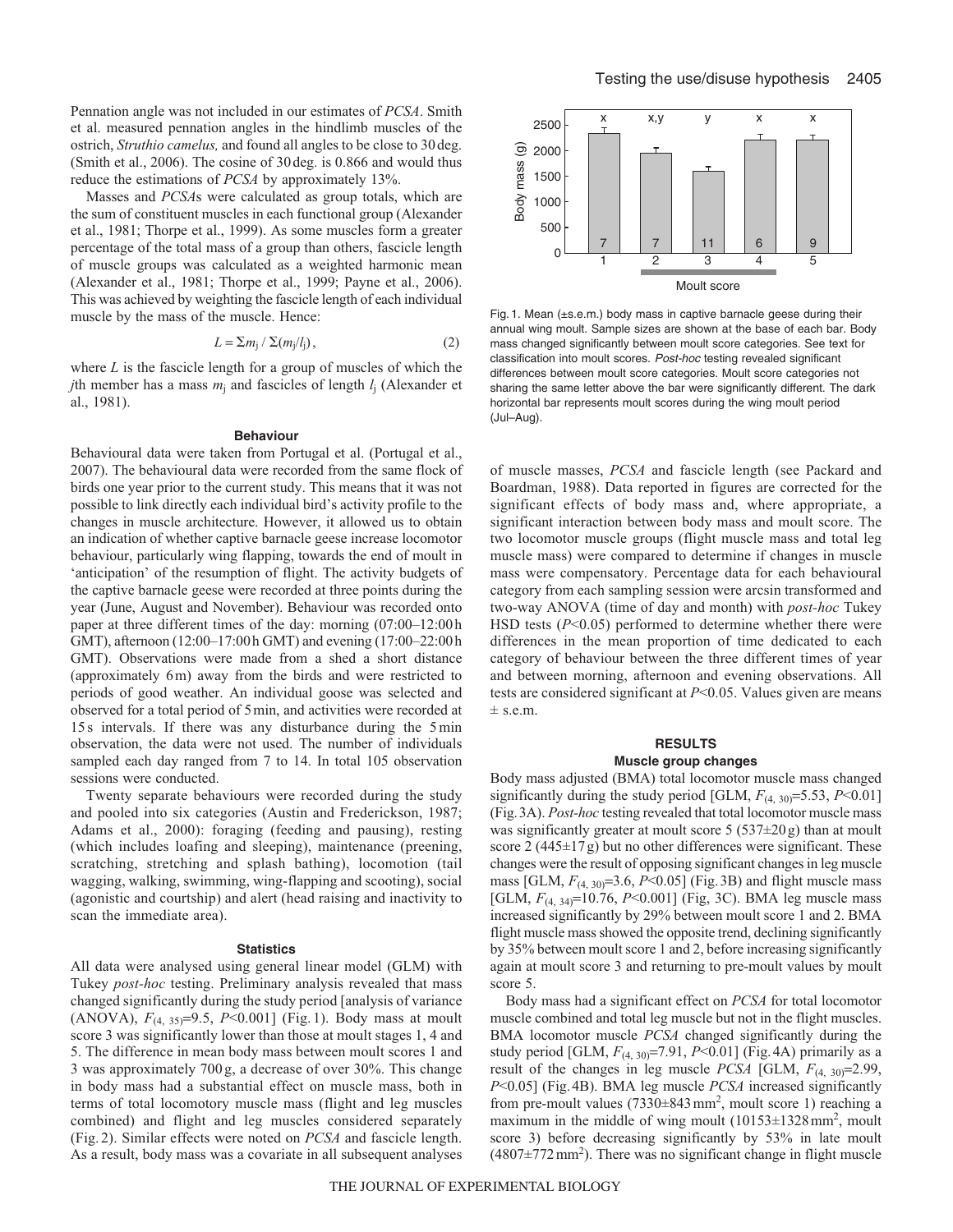

Fig. 2. Relationship between body mass and (A) total locomotory muscle mass, (B) leg muscle mass and (C) flight muscle mass in captive barnacle geese during their annual wing moult. Geese were destructively sampled with moult scored sequentially as 1 (filled circles), 2 (open circles), 3 (filled triangles), 4 (open triangles) and 5 (open squares). See text for details of classification into moult scores. In each case, there was a significant linear relationship between body mass and muscle mass: total muscle mass=149+(0.17×body mass) ( $P$ <0.001,  $R^2$ =0.52), leg muscle mass=117+(0.04 $\times$ body mass) (P<0.05, R<sup>2</sup>=0.13), flight muscle mass=32+(0.13×body mass) ( $P<0.001$ ,  $R<sup>2</sup>=0.45$ ).

*PCSA* [GLM,  $F_{(4, 34)}$ =1.73, *P*=0.17] (Fig.4C). Body mass had a significant effect on fascicle length in the leg muscles and for all locomotor muscles combined but not in the flight muscles. There was no significant differences between moult scores of any of the measures of fascicle length: BMA locomotor muscle fascicle [GLM,  $F_{(4, 34)}$ =1.24, *P*=0.31] (Fig.5A), BMA leg muscle fascicle length [GLM, *F*(4, 34)=0.97, *P*=0.44] (Fig.5B), flight muscle fascicle length [GLM, *F*(4, 34)=0.83, *P*=0.51] (Fig.5C).

# **Detailed leg muscle architecture**

Body mass had a significant effect on leg muscle mass for every muscle group except the ankle dorsiflexors. Accounting for this effect, the mass of all leg muscle groups except ankle dorsiflexors changed significantly between moult score categories (GLM, all *P*<0.05) (Fig.6). Overall, the masses of all the leg muscle groups followed a similar pattern of mass gain and loss (Fig.6), with muscle mass being higher during moult scores 1–3 than 4 and 5. Leg muscle groups atrophied significantly between moult scores 3 and 4 by the following amounts: 58% (knee extensors), 48% (ankle plantarflexors), 43% (hip abductors) and 56% (hip extensors and adductors). A non-significant decrease was noted in the ankle dorsiflexors (37%). Body mass had a significant effect on *PCSA* for every leg muscle group except the



Fig. 3. Mean (±s.e.m.) (A) total locomotory muscle mass, (B) leg muscle mass and (C) flight muscle mass in captive barnacle geese during their annual wing moult. All data shown are adjusted for changes in body mass during the moult. Total locomotory muscle mass, leg muscle mass and flight muscle mass all changed significantly between moult score categories. Post-hoc testing revealed significant differences between moult score categories. See text for classification into moult scores. Moult score categories not sharing the same letter above the bar were significantly different. The dark horizontal bar represents moult scores during the wing moult period (Jul–Aug).

knee extensors. *PCSA* of the knee extensors and BMA *PCSA* of all other leg muscle groups, except hip abductors, changed significantly over the study period (GLM, all *P*<0.05) (Fig.6B). The largest difference occurred between moult scores 3 and 4, with each leg muscle group *PCSA* decreasing significantly by the following amounts: 58% (knee extensors), 48% (ankle plantarflexors), 56% (hip extensors and adductors), 57% (deep extensors and flexors) and 56% (ankle dorsiflexors). For the leg muscle groups, fascicle length only changed significantly in the ankle dorsiflexor group, with fascicle length being significantly higher at moult stage 4 (14.2±1.5mm) than moult stage 1 (8.6±1.5mm) (Fig.6C).

### **Behavioural observations**

The greater flight muscle mass from moult stage 3 onwards was not accompanied by an increase in wing-flapping behaviour (repeatedmeasures ANOVA,  $P=0.61$ ). The overall time budgets of the captive geese recorded during moult did not change significantly (Fig.7), and there was no increase in foraging or locomotor behaviour (Portugal et al., 2007). If we assume the behavioural response of the geese to moult is consistent between years, the data suggest that the significant changes in muscle mass and function observed in the captive geese were not associated with changes in behaviour.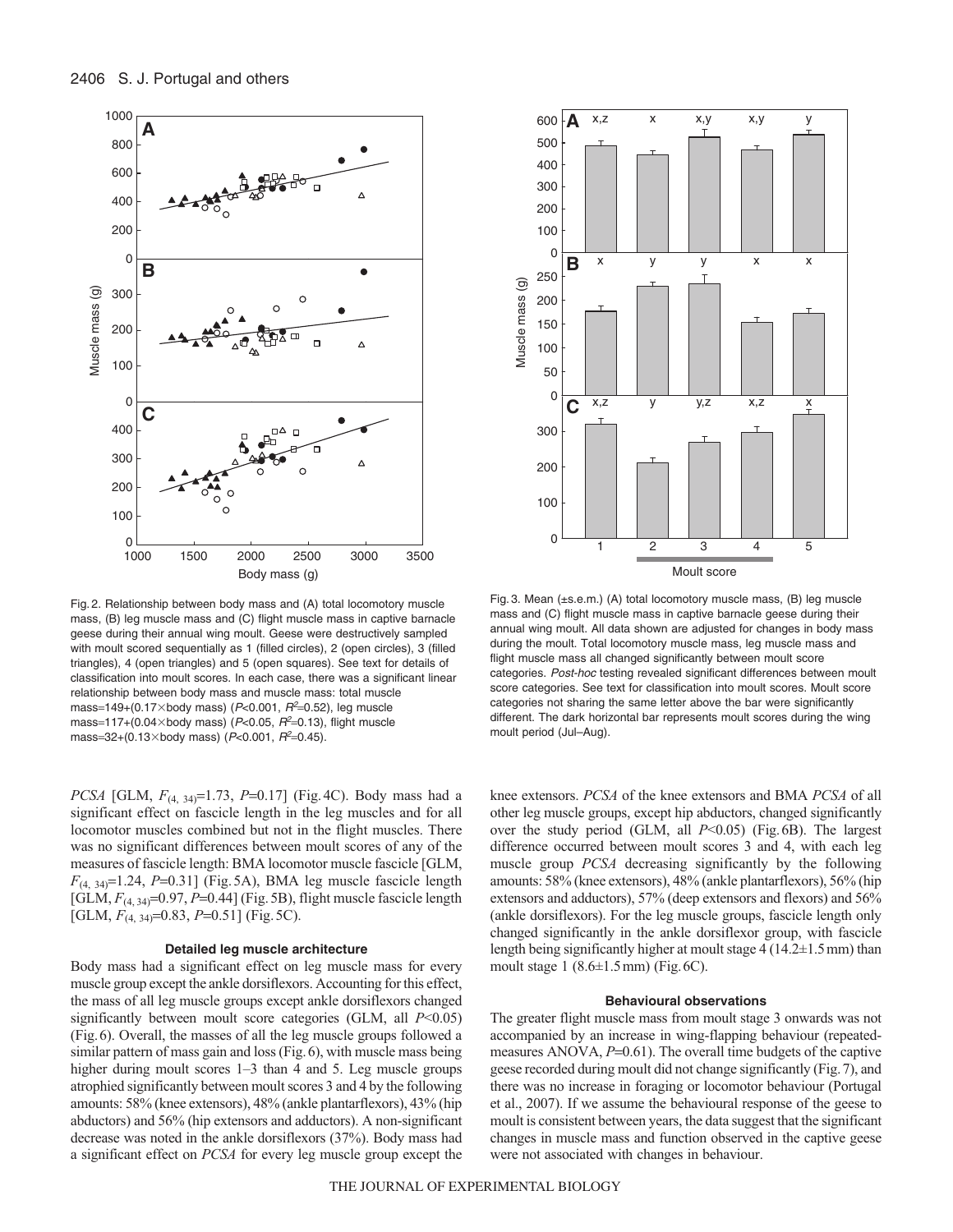

Fig. 4. Mean (±s.e.m.) (A) total locomotory muscle physiological cross sectional area (PCSA), (B) leg muscle PCSA and (C) flight muscle PCSA in captive barnacle geese during their annual wing moult. All data shown are adjusted for changes in body mass during the moult where appropriate. Flight muscle PCSA did not change significantly between moult score categories, although both total locomotory muscle PCSA and flight muscle PCSA did. Post-hoc testing revealed significant differences between moult score categories. See text for classification into moult scores. Moult score categories not sharing the same letter above the bar were significantly different. The dark horizontal bar represents moult scores during the wing moult period (Jul–Aug).

# **DISCUSSION**

# **Changes in flight and leg muscle mass**

Despite the fact that the geese in the present study had never flown, the results show that captive barnacle geese still experience significant functional changes in flight and leg musculature throughout the period of wing feather moult. The approximate 35% atrophy of the flight muscles at the onset of moult observed in the present study is consistent with that reported from wild waterbirds, with values ranging from 17% in the mallard *Anas platyrhynchos* (Young and Boag, 1982) to 33% for black-necked grebes *Podiceps nigricollis* (Jehl, 1997) [for full reviews of muscle atrophy values see Piersma and also see Hohman et al. (Piersma, 1988; Hohman et al., 1992)]. Greylag geese *Anser anser* and brant geese *Branta bernicla* exhibited reductions in flight muscle of 30% and 32%, respectively, at the onset of wing moult (Fox and Kahlert, 2005; Ankney, 1984) but Ankney (Ankney, 1984) noted that in moulting brant geese, the pectoral muscles did not return to 'normal' mass until, or after, the birds were fully capable of flight. Many species of geese are effectively also behaviourally flightless during the breeding season, because they are incubating eggs or rearing goslings (Ankney, 1984). Furthermore, in wild snow geese, hypertrophy of the leg muscles starts prior to the wing moult and its associated flightless phase. This



Fig. 5. Harmonic mean (±s.e.m.) (A) total locomotory muscle fascicle length, (B) leg muscle fascicle length and (C) flight muscle fascicle length in barnacle geese during their annual wing moult. All data shown are adjusted for changes in body mass during the moult where appropriate. Fascicle length did not change significantly between moult score categories, for any of the muscle groups. See text for classification into moult scores. The dark horizontal bar represents moult scores during the wing moult period (Jul–Aug).

hypertrophy prior to moult in wild birds, as a result of breeding, may have implications for how the results of the present study are interpreted. Therefore, it is possible that in the captive barnacle geese, changes in muscle mass and architecture may have occurred prior to the start of wing moult, during what would be the breeding season (31% of the flock were paired and attempting to breed). Therefore, it is likely that moult score 5 (October–November), not 1 (pre-moult, typically May–June), might be more representative of the nonbreeding or non-moulting period for the captive geese.

The sudden atrophy of the leg muscles of captive barnacle geese from moult score 3 onwards may support the proposal of Brown and Saunders (Brown and Saunders, 1998) that leg muscles would need to atrophy before the re-commencement of flight, otherwise the large mass of the leg muscle may hinder flight. Brown and Saunders also suggested there would be an optimum cross over point at mid-moult where leg muscles can assist with take off to reduce the requirement of the recovering pectoral muscle (Brown and Saunders, 1998). It is possible therefore that slightly increased leg muscle mass is beneficial as it may assist with take off, in the early stages of regaining flight. Wild moulting greylag geese exhibit a similar pattern of atrophy and hypertrophy in the leg muscles to the captive geese in the present study, with a period of hypertrophy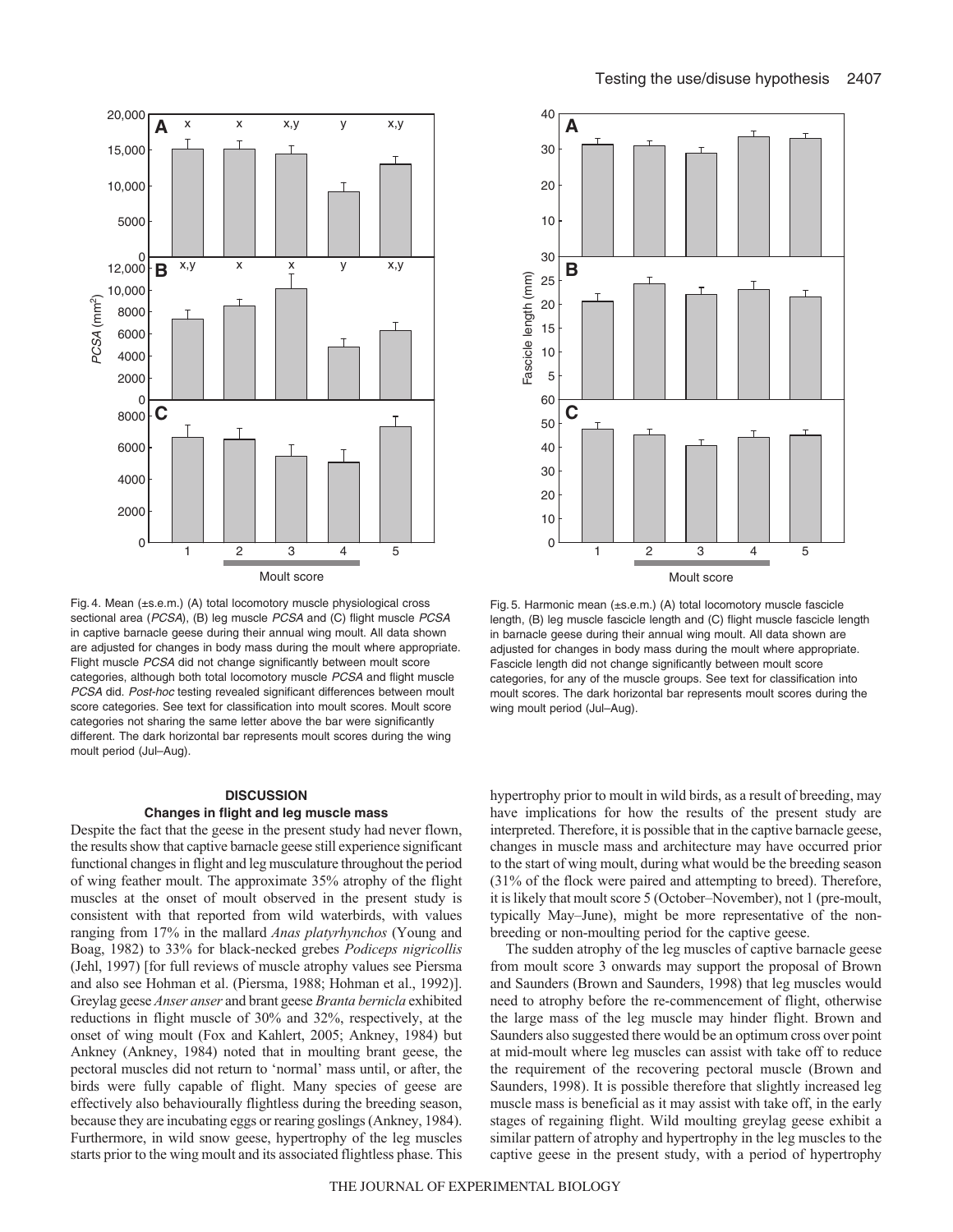

Fig. 6. Mean (±s.e.m.) muscle mass, physiological cross sectional area (PCSA) and fascicle length for six muscle groups in the legs of barnacle geese during their annual wing moult. The six groups were: (A) knee extensors, (B) ankle plantarflexors, (C) hip abductors, (D) hip extensor and adductors, (E) ankle dorsiflexors and (F) extensors and flexors in barnacle geese. All data shown are adjusted for changes in body mass during the moult. Ankle dorsiflexor muscle mass and hip abductor PCSA did not change significantly between moult score categories but muscle mass and PCSA of all other muscles groups did. Fascicle length changed significantly between moult score categories in the ankle dorsiflexors only. Post-hoc testing revealed significant differences between moult score categories. See text for classification into moult scores. Moult score categories not sharing the same letter above the bar were significantly different. The dark horizontal bar represents moult scores during the wing moult period (Jul–Aug).

(36%) followed by atrophy (11%) (Fox and Kahlert, 2005). In comparison, increases in leg muscle mass during moult of 16%, 41%, 27% and 30% have been reported for wild mallard, giant Canada geese *Branta canadensis maxima*, snow geese and gadwall *Anas strepera*, respectively (Hay, 1974; Ankney, 1979; Young and Boag, 1982; Rosser and George, 1985).

# **Physiological cross-sectional area and fascicle length**

If we assume moult score 5 to be indicative of the non-breeding season, all leg muscle groups bar the hip abductors show an increased capacity for powering leg-dominated locomotion when flightless, be it behaviourally flightless when guarding goslings (pre-moult) or functionally flightless during wing moult. Therefore, the changes observed in the *PCSA* of the leg muscle groups suggest that the muscle architecture of the hindlimb may be modified to increase force production to facilitate faster running, which is likely to aid escape when moulting birds are flightless. Geese take off by running along land or water or by jumping. The only muscle group to have a *PCSA* that did not change significantly throughout moult was the hip abductors, which are responsible for rotating, flexing and abducting the hip (Vanden-Berge and Zweers, 1993). In guineafowl, *Numida meleagris,* the iliotibialis lateralis, which is part of the hip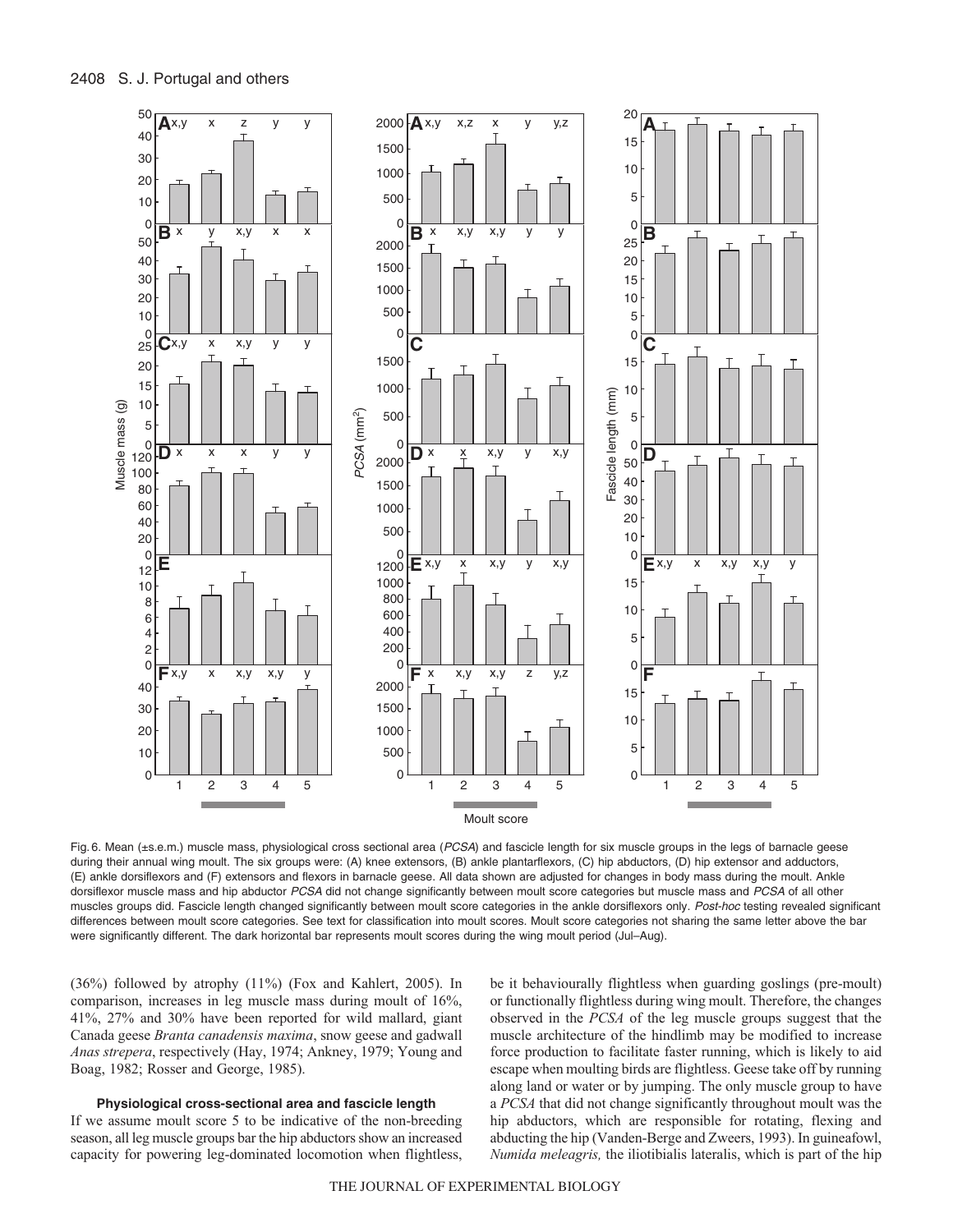

Fig. 7. Behavioural data from 14 captive barnacle geese recorded in 2006, taken from Portugal et al. (Portugal et al., 2007). The behaviour pie charts are superimposed over mass changes of the flight muscle group (see Fig. 3 for details). The dark horizontal bar indicates the moult scores within which wing moult took place. See text for classification into moult scores. The time-budgets taken during moult (signified by the black arrows under August) did not change significantly throughout the moult period, suggesting that the observed significant changes in muscle mass were not a direct result of changes in muscle usage. Muscular changes, particularly mid-moult increases in flight muscle mass (moult score 3) were not accompanied by an increase in locomotor or foraging behaviour.

abductors, is important in jumping (Rubenson et al., 2006) and it is possible that this group is also important for jumping at take off in geese, as well as contributing to running. Thus, the relatively constant *PCSA* of this group probably reflects its use in walking, running and flying. These data demonstrate the importance of studying detailed muscle architecture, because measuring changes in muscle mass alone would be unable to provide such detailed information on the adaptive changes in muscle function.

The only significant increase in fascicle length of any muscle group during moult was recorded in the ankle dorsiflexors. This muscle group is primarily responsible for lifting the foot off the ground to stop it dragging during the swing phase of walking or running and to keep the front of the foot lifted when the heel is striking the ground (Thorpe et al., 1999; Reilly, 2000). It must also play a role in retracting the foot during swimming to enable a rapid return to the propulsive stage of the cycle (Biewener and Corning, 2001). Therefore, an increase in fascicle length of the ankle dorsiflexors may act to increase the velocity with which the foot is lifted and potentially shorten the stance phase that would enable the bird to run faster, which may provide the flightless geese with an increased ability to escape from predators through running and/or swimming.

#### **Conclusions**

It has been possible to conclude that the major changes in leg and breast muscle in moulting captive geese cannot be explained through use or disuse. Despite the birds being unable to fly and thus always reliant on walking, the leg and breast muscles still show adjustments in anticipation of the different forms of locomotion that would be seen in their wild conspecifics. Although the captive birds had never flown and showed no change in activity during moult, their flight muscles atrophied at the start of wing moult before

hypertrophying mid moult. Increases in mass, *PCSA* and fascicle length of certain leg muscle groups during moult suggest that when flightless, the leg muscles are functionally adapted to provide greater force and/or manoeuvrability to the birds, to aid escape on foot from predators. Therefore, these muscle changes give potential for increased or decreased performance but do so in an anticipatory rather than a responsive fashion.

# **LIST OF ABBREVIATIONS**

| <b>ANOVA</b>     | analysis of variance                   |
|------------------|----------------------------------------|
| <b>BMA</b>       | body mass adjusted                     |
| <b>GLM</b>       | general linear model                   |
|                  | fascicle length                        |
| L                | fascicle length for a group of muscles |
| m                | muscle mass                            |
| $\boldsymbol{p}$ | muscle density                         |
| <b>PCSA</b>      | physiological cross sectional area     |
| A                | angle of pennation of the fibres       |

We are grateful to Alan Gardner, Phil Archer, Ben Heanue and Pete Jones, for looking after the geese. We are very grateful to Craig White for practical help with the birds and logistics, and Jon Codd and Peter Tickle for supplying us with anatomy guides. Thanks also to Graham Martin, Theunis Piersma, Caroline Chadwick, Robert Ker and McNeil Alexander for useful discussions, and two anonymous referees for their comments. S.J.P. and J.P.M. were funded by the BBSRC.

#### **REFERENCES**

- **Adams, P. A., Roberson, G. J. and Jones, I. L.** (2000). Time-activity budgets of harlequin ducks molting in the Gannet Islands, Labrador. Condor **102**, 703-708. **Alexander, R. M. and Goldspink, G.** (1977). Mechanics and Energetics of Animal Locomotion. London: Chapman & Hall.
- **Alexander, R. M., Jayes, A. S., Maloiy, G. M., O. and Wathuta, E. M.** (1981). Allometry of the leg muscles of mammals. J. Zool. (Lond.) **194**, 227-267.
- **Ankney, C. D.** (1979). Does the wing-moult cause nutritional stress in Lesser Snow Geese? Auk **96**, 68-72.
- **Ankney, C. D.** (1984). Nutrient reserve dynamics of breeding and moulting Brant. Auk **101**, 361-370.
- **Austin, J. E. and Fredrickson, L. H.** (1987). Body and organ mass and body
- composition of postbreeding female lesser scaup. Auk **104**, 694-699. **Biewener, A. A. and Corning, W. R.** (2001). Dynamics of mallard (Anas platyrhychos) gastrocnemius function during swimming versus terrestrial locomotion. J. Exp. Biol. **204**, 1745-1756.
- **Bridge, E. S.** (2004). The effects of intense wing moult on diving in alcids and potential influence on the evolution of molt patters. J. Exp. Biol. **207**, 3003-3014.
- **Brown, R. E. and Saunders, D. K.** (1998). Regulated changes in body mass and muscle mass in moulting blue-winged teal for an early return to flight. Can. J. Zool. **76**, 26-32.
- **Dietz, M. W., Piersma, T. and Dekinga, A.** (1999). Body-building without power training: endongenously regulated pectoral muscle hypertrophy in confined shorebirds. J. Exp. Biol. **202**, 2831-2837.
- **Fox, A. D. and Kahlert, J.** (2005). Changes in body mass and organ size during wing moult in non-breeding greylag geese Anser anser. J. Avian Biol. **36**, 538-548.
- **Gaunt, A. S., Hikida, R. S., Jehl, Jr, J. R. and Fenbert, L.** (1990). Rapid atrophy and hypertrophy of an avian flight muscle. Auk **107**, 649-659.
- **Guozhen, Q. and Hongfa, X.** (1986). Molt and resting metabolic rate in the common teal Anas crecca and the shoveller Anas clypeata. Acta Zool. Sin. **32**, 73-84.
- **Hay, R. L.** (1974). Molting biology of male gadwalls at Delta, Manitoba. MSc Thesis, University of Wisconsin, Madison, WI, USA.
- **Hohman, W. L., Ankney, C. D. and Gordon, D. H.** (1992). Ecology and management of postbreeding waterfowl. In Ecology and Management of Breeding Waterfowl (ed. B. D. J. Batt, A. D. Afton, M. G. Anderson, C. D. Ankney, D. H. Johnson, J. A. Kadlec and G. L. Krapu), pp. 128-189. Minneapolis, MN: University of Minnesota Press.
- **Howell, B. H.** (1938). Muscles of the avian hip and thigh. Auk **55**, 71-81. **Jehl, J. R.** (1997). Cyclical changes in body composition in the annual cycle and
- migration of the eared grebe Podiceps nigricollis. J. Avian. Biol. **28**, 132-142. **Kahlert, J., Fox, A. D. and Ettrup, H.** (1996). Nocturnal feeding in moulting Greylag
- Geese Anser anser: an anti predator response? Ardea **84**, 15-22. **Mendez, J. and Keys, A.** (1960). Density and composition of mammalian muscle. Metabolism **9**, 184-188.
- **Packard, G. C. and Boardman, T. J.** (1988). The misuse of ratios, indices, and percentages in ecophysiological research. Physiol. Zool. **61**, 1-9.
- **Payne, R. C., Crompton, R. H., Isler, K., Savage, R., Vereecke, E. E., Günther, M. M., Thorpe, S. K. S. and D'Août, K. D.** (2006). Morphological analysis of the hindlimb in apes and humans. I. Muscle architecture. J. Anat. **208**, 709-724.
- **Piersma, T.** (1988). Breast muscle atrophy and contraints on foraging during the flightless period of wing moulting great crested grebes. Ardea **76**, 96-106.
- **Portugal, S. J., Green, J. A. and Butler, P. J.** (2007). Annual changes in body mass and resting metabolism in captive barnacle geese (Branta leucopsis): the importance of wing moult. J. Exp. Biol. **210**, 1391-1397.
- Reilly, S. M. (2000). Locomotion in the Quail (Coturnix japonica): the kinematics of walking and increased speed. J. Morphol. **243**, 173-185.